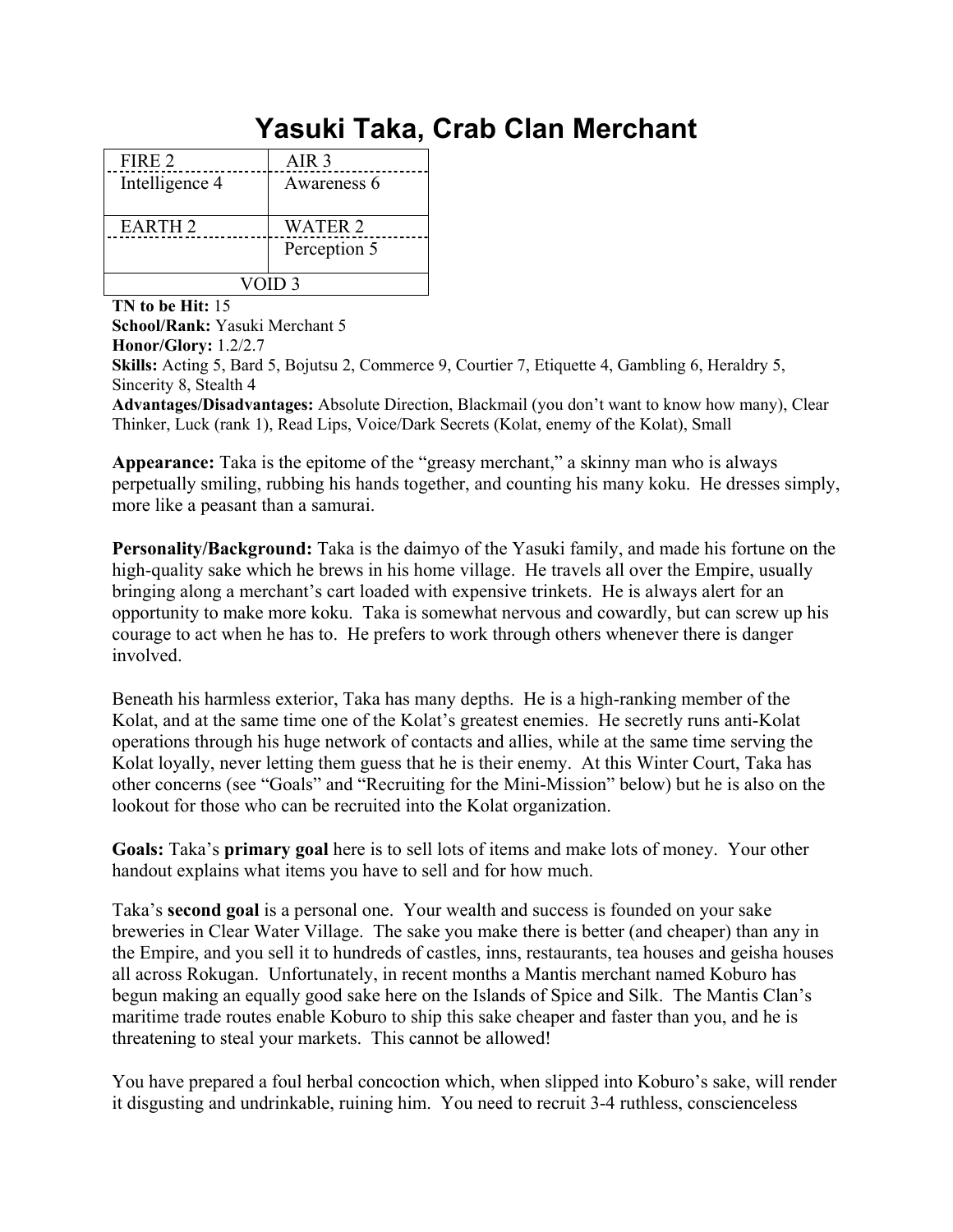agents to sneak into Koburo's brewery and put this mixture into all the fermentation vats. This will require samurai who have no hesitation at undertaking such a dishonorable mission. Scorpions are an obvious choice, although you will have to be careful about indebting yourself to the Emperor's Underhand. Certain types of ronin and Crab will also work well, as well as any samurai who values money more than Honor. Needless to say, you'll want to stay away from Mantis.

Your **third goal** is (as always) to recruit new agents for the Kolat. You can do this by offering to carry out difficult and dishonorable favors for samurai who seem to be prey to their own emotions and weaknesses. You can recruit two new Kolat agents in this way, if the opportunity arises. (You have two "Owned by the Kolat" certs which you can hand out to those who accept your dishonorable offers.)

**Recruiting for the Mini-Mission:** If Taka thinks that a samurai seems a likely choice for dealing with his little task, he can offer them his personal protection and patronage. This is represented by a cert ("Patron: Yasuki Taka") which grants the following benefits: one rank of Wealth, one Excellent item (or two Fine items) added to outfit, and a Favor from the Yasuki family.

If the PC agrees to the mission, Taka says he will contact them when the time is right. The adventure will require a minimum of three PCs, a maximum of four. Keep the Chief Judge (Yoritomo) informed of how many recruits you have.